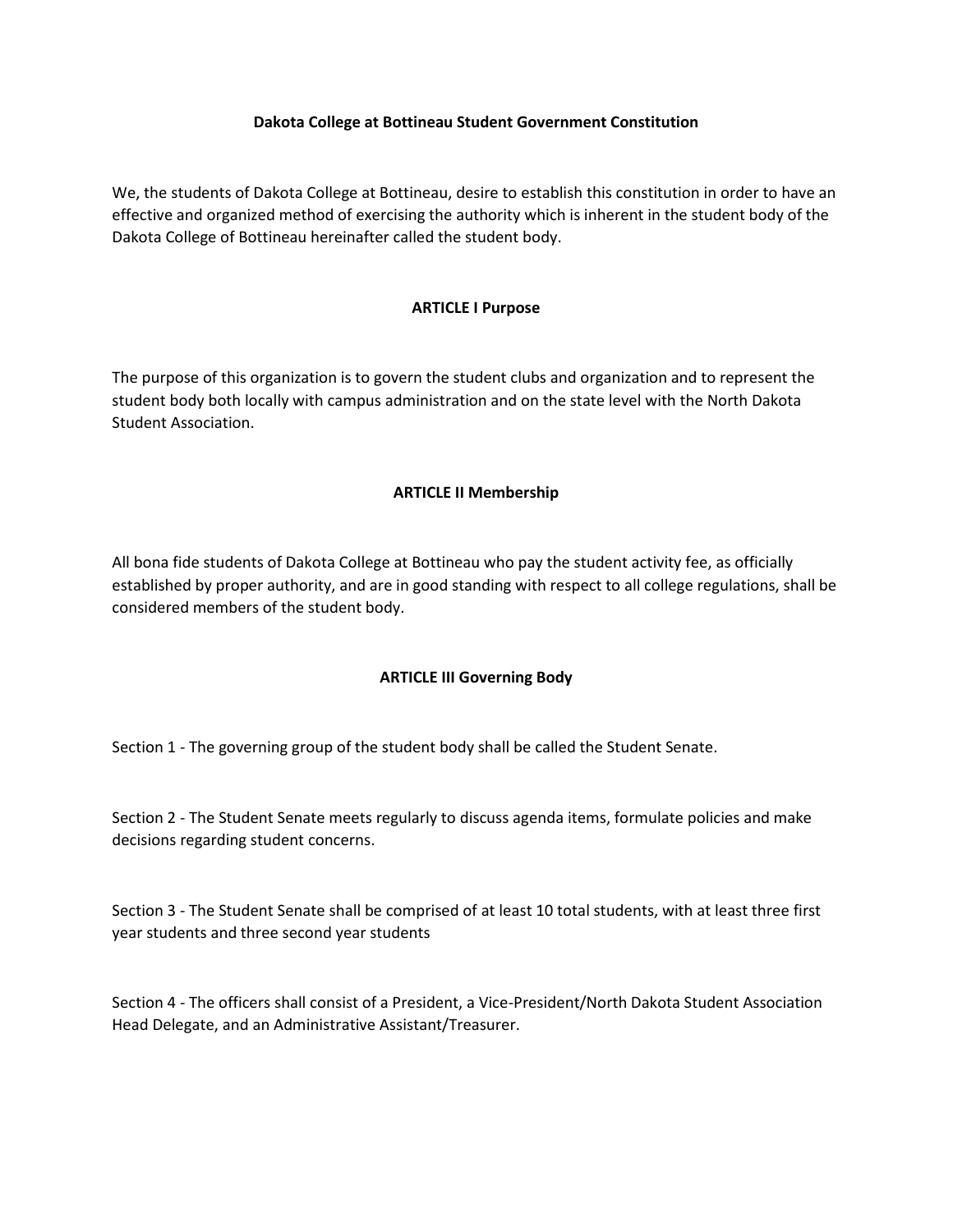Section 5 - The officers named and implied in Section 3 of this Article, except President, shall be elected by the members of the Student Senate. Presidential candidates shall be nominated by members of the Student Senate and elected by the student body unless in case of one nominee.

Section 6 - The members of the Student Senate shall be elected by the student body. Election procedures to be followed are set up in Article I of the attached bylaws.

Section 7 - The Student Senate is the voice of the student body in all campus affairs.

Section 8 - The Student Senate shall be responsible for furthering college spirit and encouraging worthwhile campus activities of the student body.

Section 9 - The Student Senate shall form sub-committees and appoint chairpersons to such committees as necessary. The Student Senate enlists the assistance and cooperation of all student organizations to help implement these programs and activities.

Section 10 - Student Senate members will serve on appointed committees of DCB as representatives of the student body.

### **ARTICLE IV Advisors**

Section 1 - The Student Senate shall have such advisors as the Dean of the college shall deem necessary.

Section 2 - The advisors shall attend regularly scheduled meetings of the Student Senate in order to enlighten the members with regard to the college's official positions.

Section 3 - Advisors shall not vote.

### **ARTICLE V Amendments**

Amendments to this constitution shall be approved by a two-thirds vote of the Student Senate membership, along with notice to the Dean's Council.